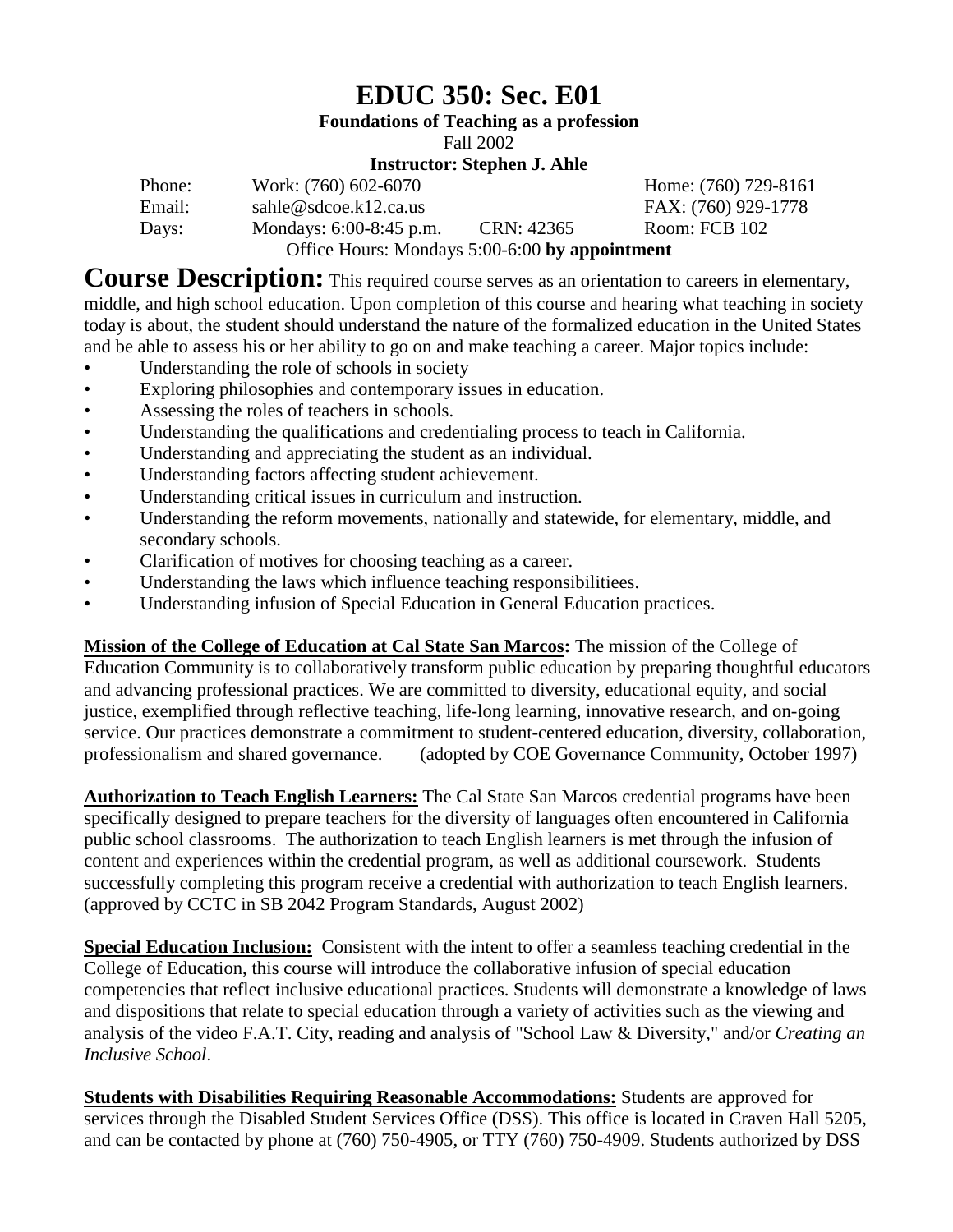to receive reasonable accommodations should meet with their instructor during office hours or, in order to ensure confidentiality, in a more private setting.

**College of Education Attendance Policy:** Due to the dynamic and interactive nature of courses in the College of Education, all students are expected to attend all classes and participate actively. Absences and late arrivals/early departures will affect the final grade. A minimum grade of C+ is required in Educ 350 to qualify as prerequisite for admission to the Cal State San Marcos teacher credential program. COE attendance policy states, "At a minimum, students must attend 80% of class time, or s/he may not receive a passing grade for the course at the discretion of the instructor. Individual instructors may adopt more stringent attendance requirements." Should students have extenuating circumstances, please contact the instructor as soon as possible. In this section of Educ 350, the instructor has adopted this additional policy: If you miss two class sessions, you cannot receive a grade of A or A -; if you miss three class sessions, you cannot receive a grade of B+ or B.

**Credential Program Recommendations:** As one of several evaluation methods, Educ 350 course instructors are asked for feedback concerning credential candidates who are applying for programs at Cal State San Marcos. Keep in mind that your professionalism and hard work in this class not only affect your course grade, but also indicate your readiness for a credential program.

**Field Work:** In addition to in-class work, assigned readings and projects, students will participate in forty-five (45) hours of supervised fieldwork assignments in a variety of public school settings. Approximately half of your time should be spent in one teacher's classroom, and the remainder of the time should be distributed among other classrooms. A recommendation (usually from the classroom teacher where most of the fieldwork is done), as well as a Field Experience Form with documented hours and teacher verification, are requirements for admission to the Cal State San Marcos Teacher Credentialing programs. A minimum grade of  $a C<sub>+</sub>$  is also required in this course.

**Use of Technology:** Students are expected to demonstrate competency in the use of various forms of technology (i.e. word processing, electronic mail, use of the Internet, and/or multimedia presentations). Specific requirements for course assignments with regard to technology are at the discretion of the instructor. Keep a digital copy of all assignments for use in your teaching portfolio. Details will be given in class.

**Teaching Performance Expectation (TPE) for EDUC 350**: A primary goal of Educ 350 is to begin the process of developing teacher candidates to become professional educators. The following TPE of the California Commission for Teacher Credentialing is expected to be met during this course:

#### **TPE 12: Professional, Legal and Ethical Obligations**

Candidates are aware of their own personal values and biases and recognize ways in which these values and biases affect the teaching and learning of students. They resist racism and acts of intolerance. Candidates appropriately manage their professional time spent in teaching responsibilities to ensure that academic goals are met.

Candidates for a Teaching Credential understand and honor legal and professional obligations to protect the privacy, health, and safety of students, families, and other school professionals. They are aware of and act in accordance with ethical considerations and they model ethical behaviors for students. Candidates understand and honor all laws relating to professional misconduct and moral fitness.

#### **Teaching Performance Assessment for Developing as a Professional Educator**

The successful completion of the personal philosophy assignment is a requirement for completion of this course and is a component of partially meeting the TPE described above. This statement will be used for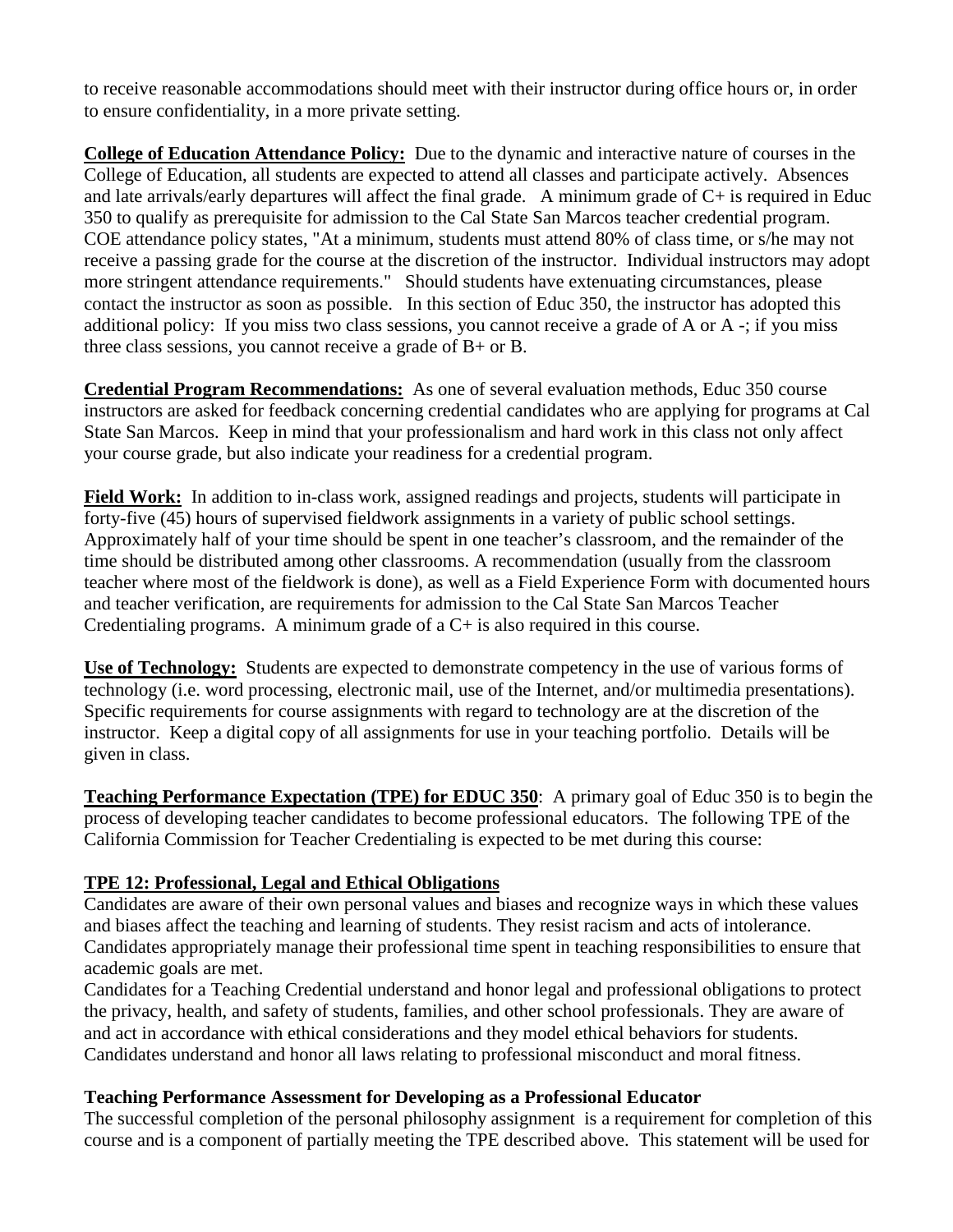assessment both in the course and at completion of the College of Education program. Retain an electronic copy of your statement for submission for your portfolio at the completion of your teacher education program.

**Class Discussions and Participation** Students will engage in active learning each class session, and will be expected to actively participate.

- Do you participate in class discussions productively, sharing your knowledge and understandings?
- Do you interact productively with your peers, taking on a variety of roles (leader, follower, etc.)?
- Do you contribute appropriately to group work—do you "do your share"?
- □ Are you able to accept others' opinions?
- $\Box$  Are you supportive of others' ideas?
- □ Do you support your peers during their presentations?
- $\Box$  Can you monitor and adjust your participation to allow for others' ideas as well as your own to be heard?

Texts: Armstrong D.G., Henson, K.T., and Savage, T.V. (2001). *Teaching Today.* Merrill Prentice Hall.

Villa, Richard A. and Thousand, Jacqueline S. (1995). *Creating an Inclusive School.* Alexandria, VA: Association for Supervision and Curriculum Development. (Chapters 1, 2, 3, p. 125-135 and 162-167)

Stuart, Jesse, 1949. The Thread That Runs So True Charles Scribner and Sons: MacMillan Publishing Company (Required)

Ryan, K & Cooper, J.M. (1998) . Kaleidoscope: Readings in Education (Eighth Edition) Boston: Houghton Mifflin (Recommended)

## **Course Requirements**

**Course Requirements:** Teacher education is a professional preparation program. It is expected that students will come to class prepared to discuss the readings, submit required assignments, and participate in class activities. Students are expected to adhere to academic honesty and integrity, standards of dependability, confidentiality and writing achievement. Because it is important for teachers to be able to effectively communicate their ideas to students, parents, colleagues, and administrators, writing that is original, clear and error-free is a priority for the College of Education. It is expected that work will be turned in on time. Please discuss individual issues with the instructor. Points will be deducted if assignments are submitted late

## **Course Activities**

**Philosophy:** Summarize in a page your personal philosophy of teaching and produce a personal portfolio page. (see class schedule)

**Reading Log:** Students are expected to read and keep a log summarizing at least **one article each week** selected from newspapers, magazines, and/or professional journals (minimum one page). The articles chosen should relate to education in general and to the topics mentioned in the text and the course syllabus. Full credit is given only for articles turned in each week on time. Late articles receive half credit. Entries in the log are to provide the following:

- title, source, date, and number of the article
- a summary of the main points
- **personal reflections**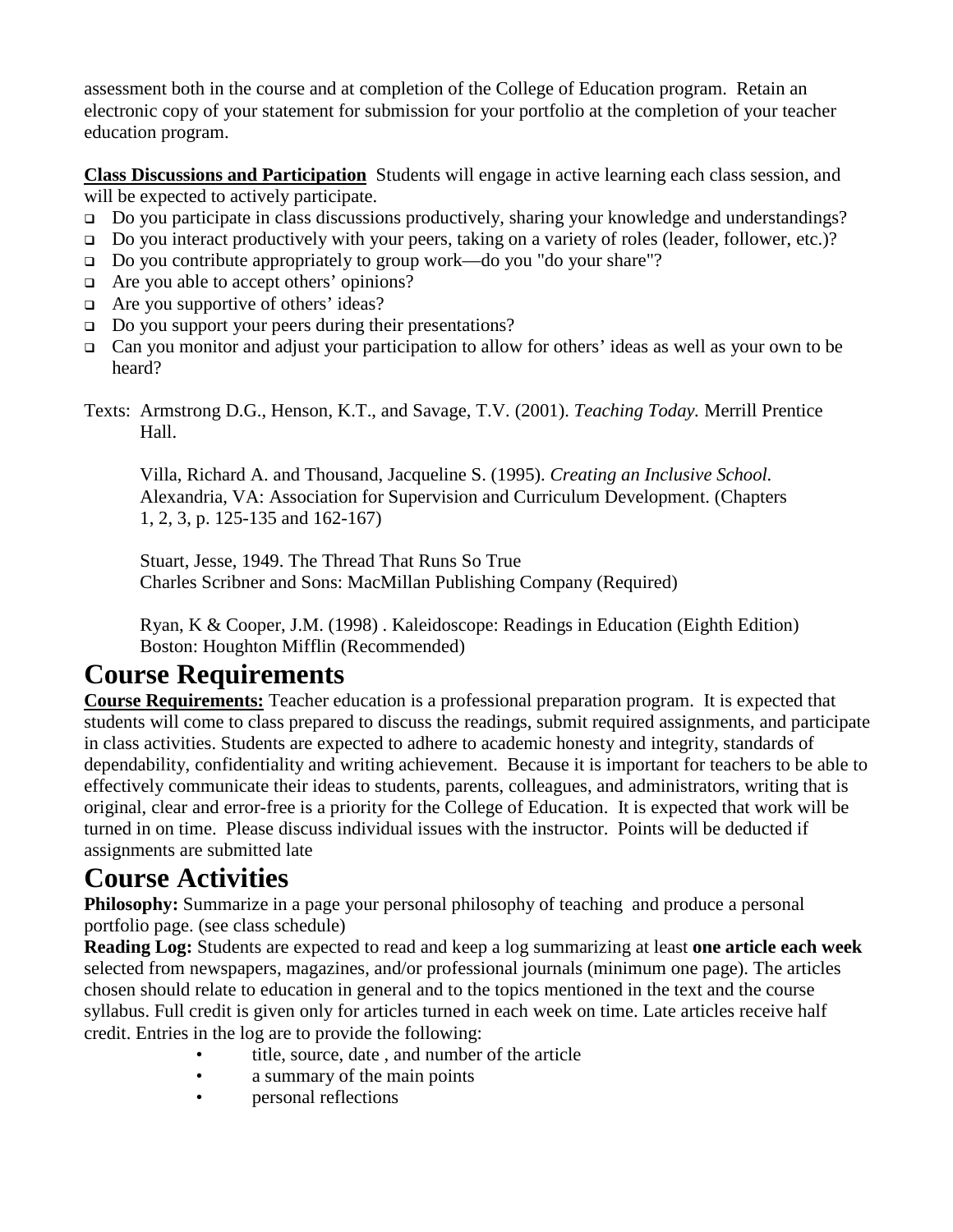When reviewed all parts must be present in the summaries. Each week you may be asked to share these articles with other students. Each week's article must be kept in a portfolio and will be collected at the end of the year. The log will also be collected and will be reflected in the final grade.

**Group Presentations:** Each student will participate in a group presentation on a major contemporary issue in education. The presentation should provide:

- a description of the issue
- an analysis of the issue's implication for the classroom teacher
- a summary or conclusion.

The group should prepare a one page typed abstract and a selected reading list (10-12 references in bibliographic form) for each member of the class (make it hands-on and/or FUN!). Points for the presentation will determined form the overall grade from peers in the class on a rubric grade sheet.

### Grading Policy: The following will be considered in determining the final grade:

| 1. Attendance                             | 2. Class participation (lack of) |
|-------------------------------------------|----------------------------------|
| 3. Reading Log-with articles and not late | 4. Oral Presentation             |
| 5. Field Experience- hours                | 6. Final Exam (completed)        |

| Reading Log/Movie        |                      | 13 Late will be .5- 1 redo will be allowed. Make sure its complete |  |
|--------------------------|----------------------|--------------------------------------------------------------------|--|
| <b>Oral Presentation</b> | 3(gr) 3(indiv)       | Portfolio                                                          |  |
| Observation Log          | 45                   | <b>Philosophy Statement</b>                                        |  |
| Observation writeups     | 15                   | <b>Introduction Page</b>                                           |  |
| Attendance               | $15(12 \text{ min})$ | Final Exam                                                         |  |
| <b>Interview Teacher</b> |                      | Participation                                                      |  |

A= 125(100%) A-124-118(95%) B+ 117-110(88%) B 109-100(80%) B- 99-93(75%) C+ 92-87(70%)

A= all items and attendance **must be perfect** and final completed. Make-up work will count 1/2 of the listed value. See definitions for requirements for complete point values.

Each absence drops the grade half.

#### **Tentative lesson plan**

**Review articles/observations Quiz/Assessments Presentation Break Presentation Assignment reviews/Followup**

### **"TENTATIVE" CLASS SCHEDULE**

| <b>Date</b> | <b>Topic</b>                 | <b>Reading</b> | <b>Assignment</b>    |
|-------------|------------------------------|----------------|----------------------|
| Sept 9      | Course intro                 | <b>TTRST</b>   | <b>TTRST</b>         |
|             | Becoming a teacher           |                |                      |
|             | Art versus Science           |                |                      |
| Sept. $16$  | Credentialing in CA          | TT ch. 2,3     | Current events $# 1$ |
|             | Kay Meredith                 |                | <b>TTRST</b>         |
|             | Field experience requirement |                |                      |